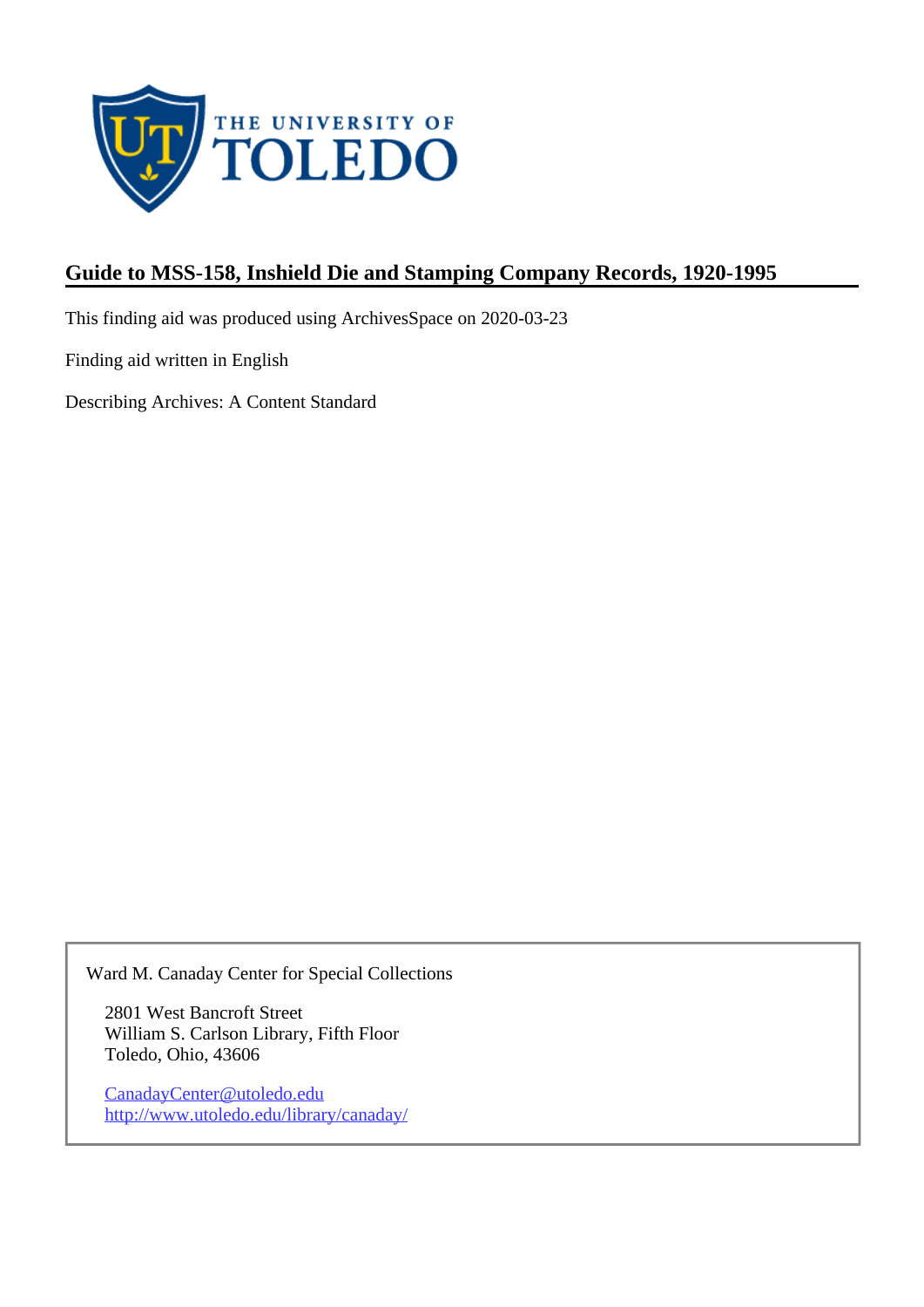# **Table Of Contents**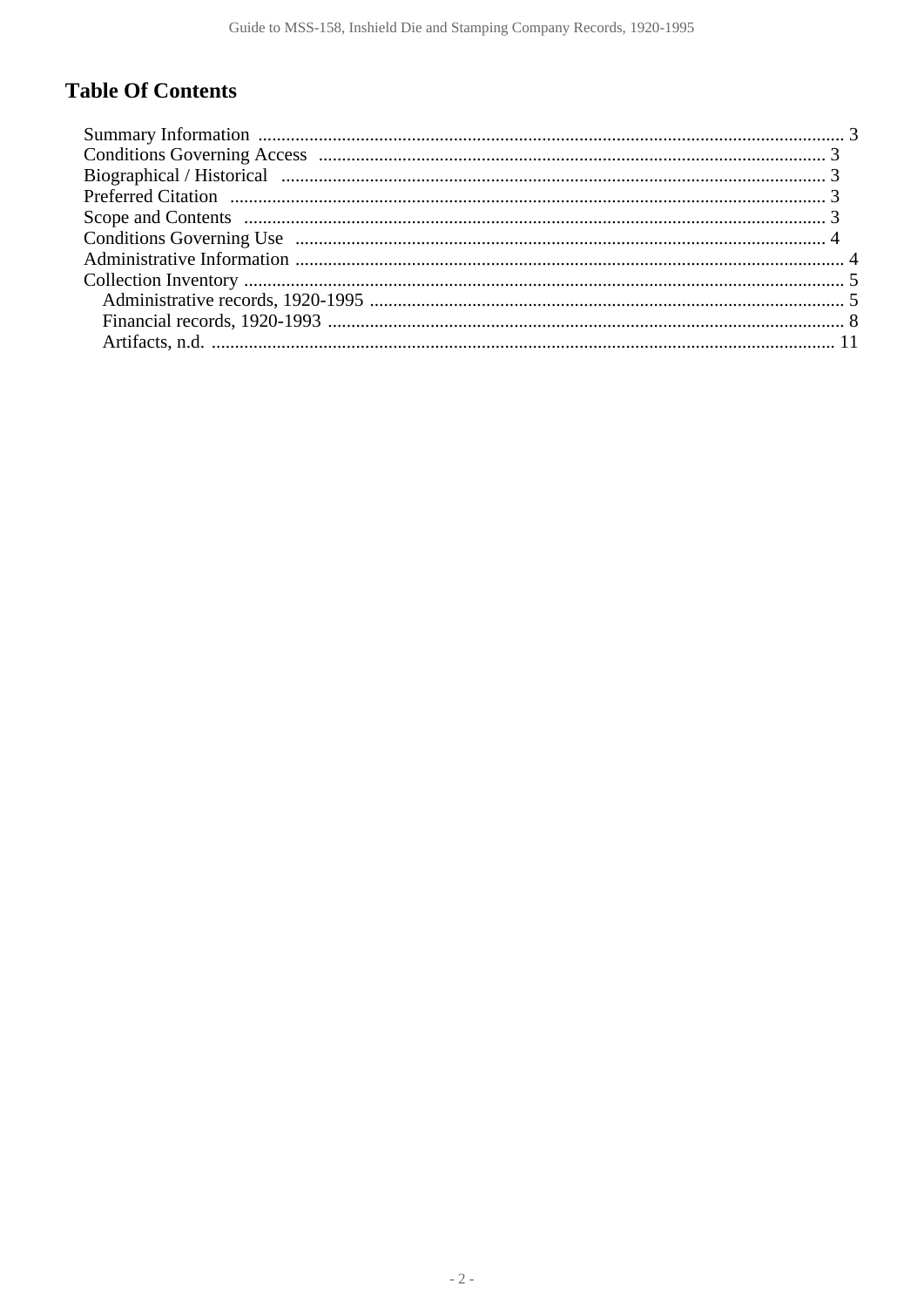#### <span id="page-2-0"></span>**Summary Information**

| <b>Repository:</b>                       | Ward M. Canaday Center for Special Collections                                                                                                                                                   |  |  |  |
|------------------------------------------|--------------------------------------------------------------------------------------------------------------------------------------------------------------------------------------------------|--|--|--|
| Title:                                   | Inshield Die and Stamping Company Records                                                                                                                                                        |  |  |  |
| Identifier:                              | MSS-158                                                                                                                                                                                          |  |  |  |
| Date:                                    | 1920-1995                                                                                                                                                                                        |  |  |  |
| Description:                             | <b>Physical</b> 2.5 Linear Feet                                                                                                                                                                  |  |  |  |
| <b>Language of</b> English<br>Materials: |                                                                                                                                                                                                  |  |  |  |
| <b>Container</b><br><b>Information:</b>  | Box Box 1: [32887922499712] (Mixed Materials), Box Box 2:<br>[32887922499704] (Mixed Materials), Box Box 3: [32887922499761]<br>(Mixed Materials), Box Box 4: [32887922499696] (Mixed Materials) |  |  |  |

#### <span id="page-2-1"></span>**Conditions Governing Access**

Collection is open for research. Materials may be accessed by request at the Ward M. Canaday Center for Special Collections on the fifth floor of the William S. Carlson Library on the main campus of the University of Toledo. Materials do not circulate.

## <span id="page-2-2"></span>**Biographical / Historical**

Skilled die-makers Roy Thal and Reuben Bitter formed a partnership in Toledo, Ohio, on August 16, 1920 known as the Thal and Bitter Machine Company. This company's primary purpose was to build tools and dies for the Willys-Overland (Jeep) and Electric Auto-Lite companies. During the "Harding Depression" of 1921, Mr. Thal invented the Inshield driving light, which fit against the inside of windshields on cars of the time. Throughout World War II, the Thal and Bitter Machine Company, now the Inshield Die and Stamping Company, manufactured munitions-related parts, including bomb carriers used by planes.

In 1946, Roy Thal and his family bought out Reuben Bitter's share of the company. Norman Thal, Roy's son, was elected president and his brother Irwin was elected Vice President. In 1948 the company constructed a new building located in the growing industrial area of Toledo. Norman Thal Jr. became President in 1975 and, with his background in computers, helped to modernize Inshield. In 1994, Inshield was sold by the Thal family to Branson Stampings, Inc. Today, Inshield manufactures products for various industries, such as automotive and electric.

# <span id="page-2-3"></span>**Preferred Citation**

Images and other sources used with permission should be properly cited and credited. Credits should include text as listed below:

"[Collection Name], The Ward M. Canaday Center for Special Collections, The University of Toledo Libraries"

## <span id="page-2-4"></span>**Scope and Contents**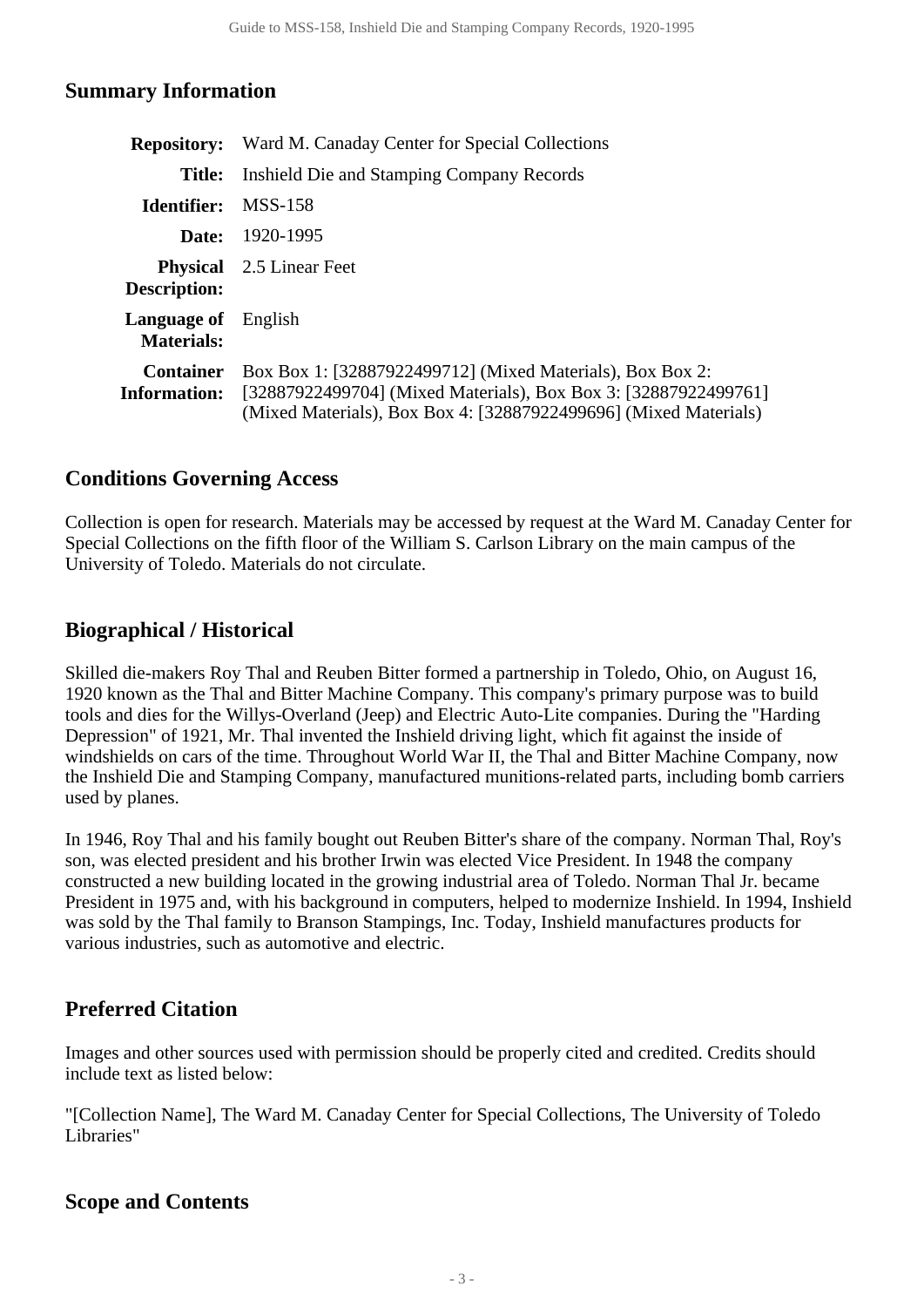The records of Inshield Die and Stamping are divided into two main series: Administrative and Financial. A third series, Artifacts, is also included in the records. The records provide nearly complete documentation of the company from its founding in 1920 until its sale in 1994.

The first series, Administrative, contains advertisements for the Inshield Spotlight, a movable light that could be attached to the inside of windshields of older closed cars. With the addition of this light to the automobile, the driver had better vision while driving at night, and the light produced no glare for oncoming traffic. Another component of this series is the company's history. A book by Alexander S. Carlson, entitled Factory Hand to Executive: The Story of Ralph Divins, describes the "rags-to-riches" life of Divins, who left school at an early age and eventually became the Vice President of Inshield. There is also a brief history of how the Inshield Spotlight came to be, and a sales brochure that gives a little background of the company. Former Inshield President Norman R. Thal Jr., in his manuscript Inshield: Three Generations of a Small Business, provides the last part of the company's history. This personal account details the people and events that made Inshield what it has come to be. Also in this series is an Environmental Site Assessment, and guestbooks listing persons who visited the company during special occasions. A major component of the Administrative records is the Company Minutes, which range all the way from 1920 to 1995. Lastly the Administrative records include photographs of the Inshield driving light and of the factory.

The Financial series contains chronologically arranged Audit Reports from 1920 to 1993. Also in this series are Bank Books form 1920 and 1924 to 1953, and a Trial Balance Book fro 1929 to 1933. A Statement of Title issued in 1948 and the Sale and Purchase Assets from 1994, when Branson Stampings, Inc. bought Inshield Die and Stamping Co., can also be found in the Financial series. Another element of this series is the Stock Certificates that date from 1923 to 1992. Finally, a small clue as to how many people Inshield employed can be obtained by looking through the company's Weekly Time Records of the employees. However, these records only date from 1930 to 1940.

In this collection there is one artifact: the Inshield driving light. The idea for this innovative light came from Norman Thal Sr., who complained to his father, founder Roy Thal, about the treachery of driving along a certain road at night. The desire to produce a driving light more efficient and less cumbersome than the outside driving light also fueled its invention. Improvements were made to this high-quality product, and the Inshield Senior was born. This light took up less space and held a wider range of illumination than the original Inshield. Another feautre of the Inshield was that it was easily installed and could be instantly detached and used as a handy trouble light when needed. Overall, the Inshield provided people with a safer, more enjoyable way to drive at night.

## <span id="page-3-0"></span>**Conditions Governing Use**

In most cases, the Canaday Center does not own the copyright and literary rights to items in its collections; it is the responsibility of the researcher to adhere to U.S. Copyright and Fair Use laws, including seeking permission from the copyright holder and payment of any royalty fees, in the reproduction and use of archival materials.

Providing copies or scans does not constitute a license to publish or reproduce images in print or electronic form.

## <span id="page-3-1"></span>**Administrative Information**

#### **Publication Statement**

Ward M. Canaday Center for Special Collections

2801 West Bancroft Street William S. Carlson Library, Fifth Floor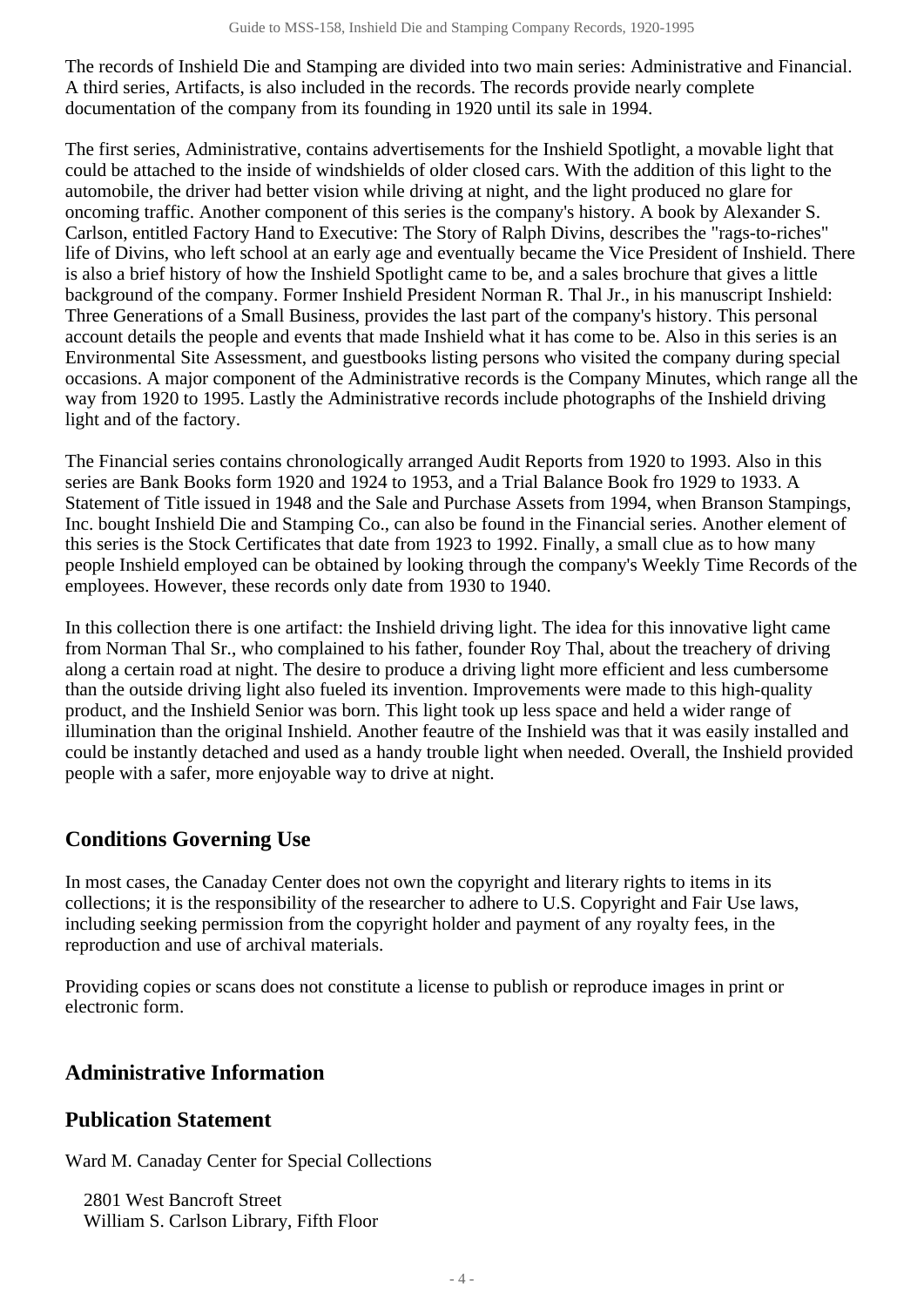#### Toledo, Ohio, 43606

CanadayCenter@utoledo.edu <http://www.utoledo.edu/library/canaday/>

# **Controlled Access Headings**

- Business and Commerce
- Toledo History

#### <span id="page-4-1"></span><span id="page-4-0"></span>**Collection Inventory**

Administrative records, 1920-1995

**Physical** 1 Linear Feet **Description:**

Advertisements/Articles, n.d.

**Physical** 1 Linear Feet **Description:**

Company History, n.d.

**Physical** 1 Linear Feet **Description:**

Environmental Site Assessment, n.d.

**Physical** 1 Linear Feet **Description:**

Guestbook, 1948

**Physical** 1 Linear Feet **Description:**

Guestbook, 1975

**Physical** 1 Linear Feet **Description:**

Guestbook, 1989

**Physical** 1 Linear Feet **Description:**

Box Box 1; Folder 1 (Mixed Materials)

Box Box 1; Folder 2 (Mixed Materials)

Box Box 1; Folder 3 (Mixed Materials)

Box Box 1; Folder 4 (Mixed Materials)

Box Box 1; Folder 5 (Mixed Materials)

Box Box 1; Folder 6 (Mixed Materials)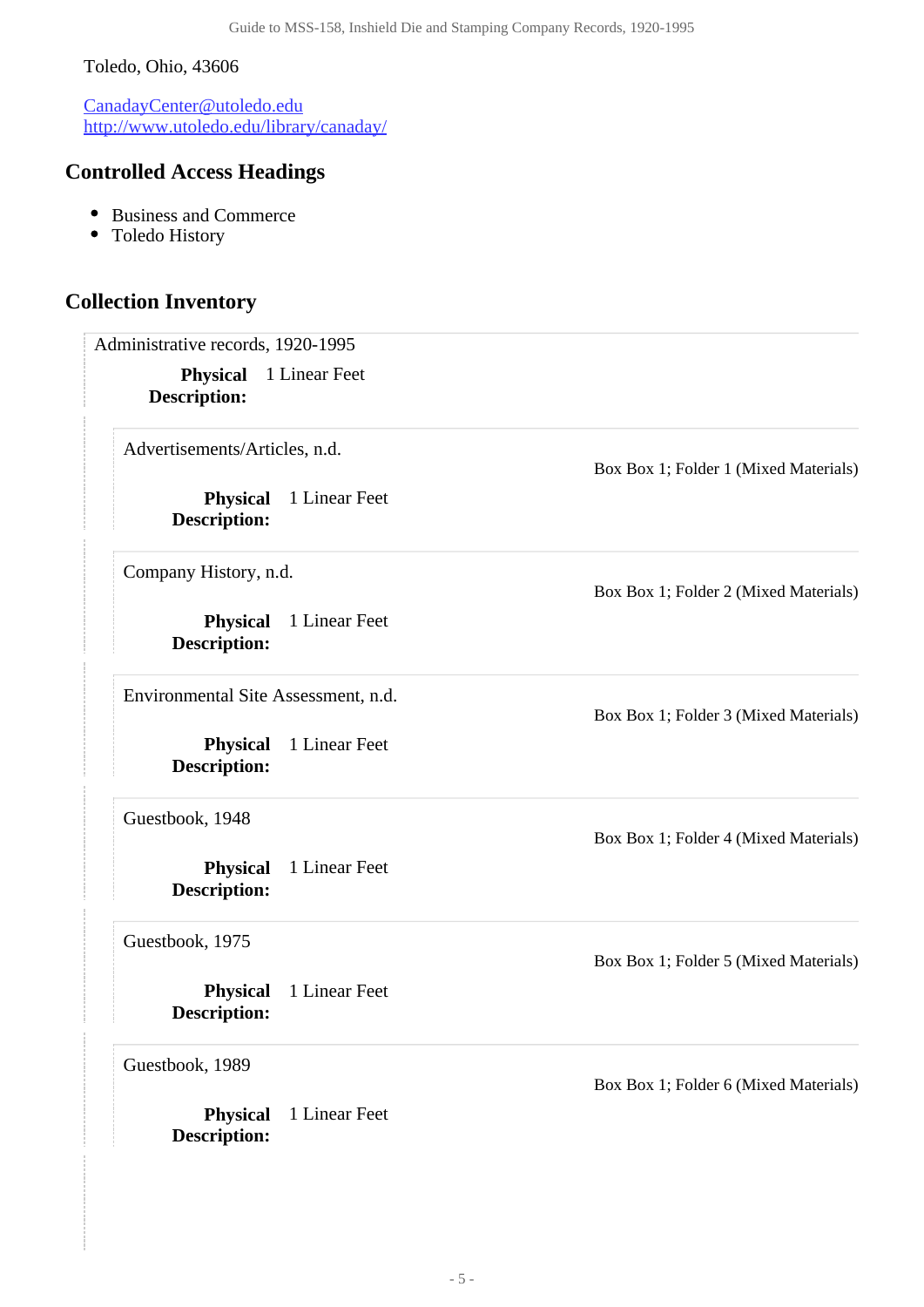| Minutes, 1920-1948<br><b>Physical</b><br><b>Description:</b> | 1 Linear Feet | Box Box 1; Folder 7 (Mixed Materials)  |
|--------------------------------------------------------------|---------------|----------------------------------------|
| Minutes, 1949-1974<br><b>Physical</b>                        | 1 Linear Feet | Box Box 1; Folder 8 (Mixed Materials)  |
| <b>Description:</b><br>Minutes, 1975-1981                    |               |                                        |
| <b>Physical</b><br><b>Description:</b>                       | 1 Linear Feet | Box Box 1; Folder 9 (Mixed Materials)  |
| Minutes, 1975<br><b>Physical</b>                             | 1 Linear Feet | Box Box 1; Folder 10 (Mixed Materials) |
| <b>Description:</b><br>Minutes, 1976                         |               |                                        |
| <b>Physical</b><br><b>Description:</b>                       | 1 Linear Feet | Box Box 1; Folder 11 (Mixed Materials) |
| Minutes, 1977<br><b>Physical</b>                             | 1 Linear Feet | Box Box 1; Folder 12 (Mixed Materials) |
| <b>Description:</b><br>Minutes, 1978                         |               | Box Box 1; Folder 13 (Mixed Materials) |
| <b>Physical</b><br><b>Description:</b>                       | 1 Linear Feet |                                        |
| Minutes, 1979<br><b>Physical</b><br><b>Description:</b>      | 1 Linear Feet | Box Box 1; Folder 14 (Mixed Materials) |
| Minutes, 1980<br><b>Physical</b>                             | 1 Linear Feet | Box Box 1; Folder 15 (Mixed Materials) |
| Description:                                                 |               |                                        |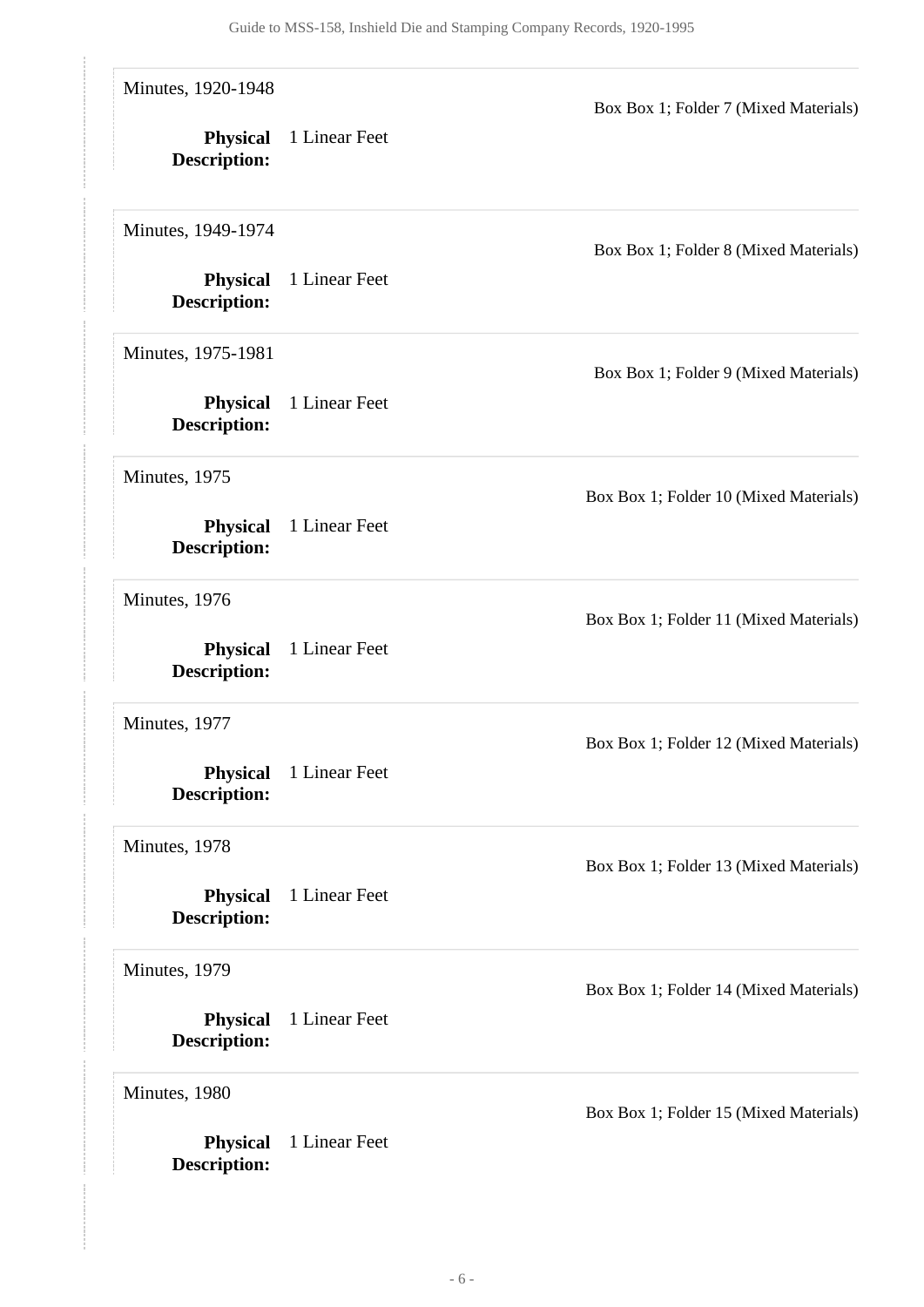| Minutes, 1981<br><b>Physical</b><br><b>Description:</b> | 1 Linear Feet | Box Box 1; Folder 16 (Mixed Materials) |
|---------------------------------------------------------|---------------|----------------------------------------|
| Minutes, 1982<br><b>Physical</b><br><b>Description:</b> | 1 Linear Feet | Box Box 1; Folder 17 (Mixed Materials) |
| Minutes, 1983<br><b>Physical</b><br><b>Description:</b> | 1 Linear Feet | Box Box 1; Folder 18 (Mixed Materials) |
| Minutes, 1984<br><b>Physical</b><br><b>Description:</b> | 1 Linear Feet | Box Box 1; Folder 19 (Mixed Materials) |
| Minutes, 1985<br><b>Physical</b><br>Description:        | 1 Linear Feet | Box Box 1; Folder 20 (Mixed Materials) |
| Minutes, 1986<br><b>Physical</b><br><b>Description:</b> | 1 Linear Feet | Box Box 1; Folder 21 (Mixed Materials) |
| Minutes, 1987<br><b>Physical</b><br>Description:        | 1 Linear Feet | Box Box 1; Folder 22 (Mixed Materials) |
| Minutes, 1988<br><b>Physical</b><br><b>Description:</b> | 1 Linear Feet | Box Box 1; Folder 23 (Mixed Materials) |
| Minutes, 1989<br><b>Physical</b><br><b>Description:</b> | 1 Linear Feet | Box Box 1; Folder 24 (Mixed Materials) |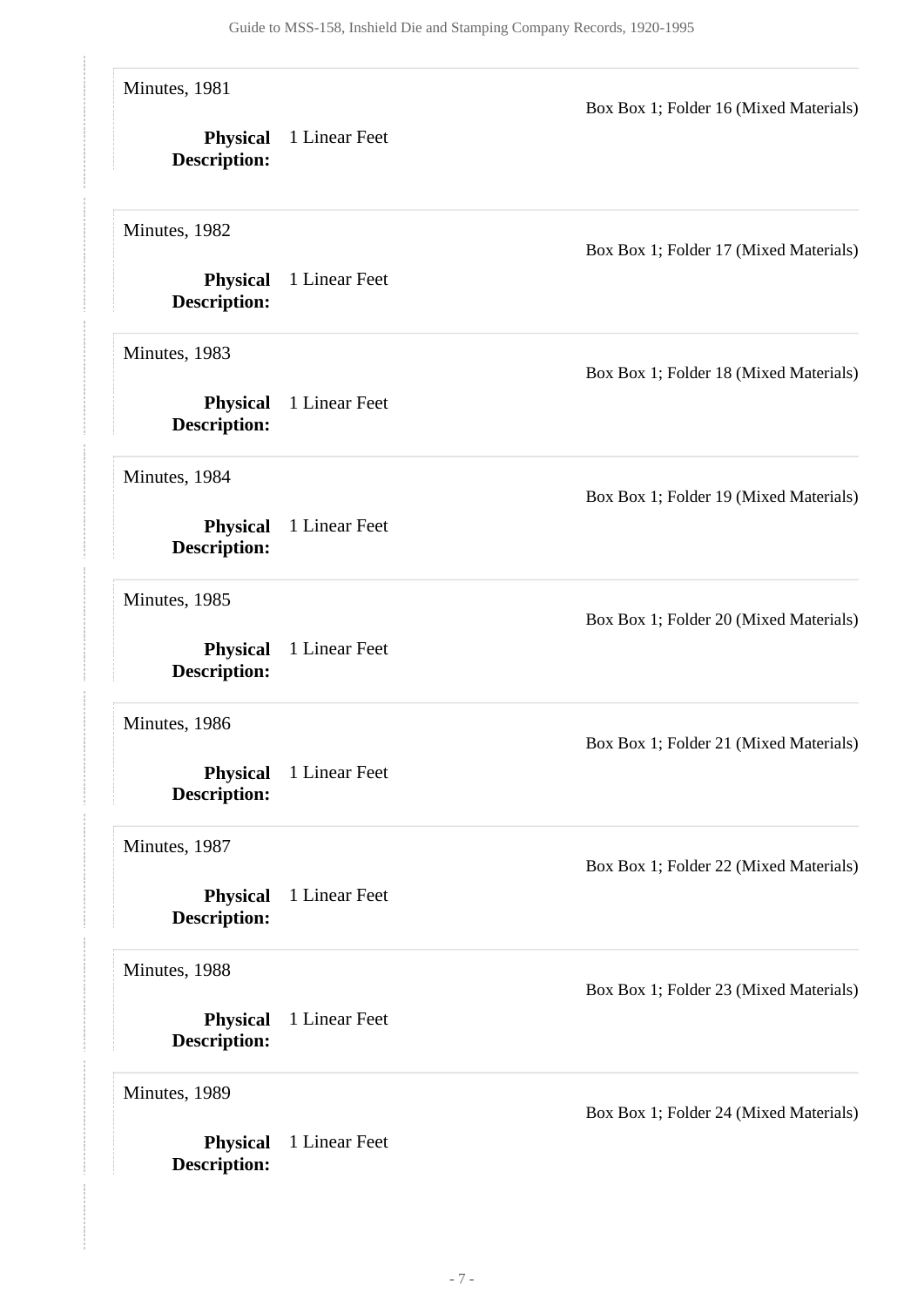<span id="page-7-0"></span>

| Minutes, 1990<br><b>Physical</b><br><b>Description:</b>                                                          | 1 Linear Feet                     | Box Box 1; Folder 25 (Mixed Materials) |
|------------------------------------------------------------------------------------------------------------------|-----------------------------------|----------------------------------------|
| Minutes, 1991<br><b>Physical</b><br><b>Description:</b>                                                          | 1 Linear Feet                     | Box Box 1; Folder 26 (Mixed Materials) |
| Minutes, 1992<br><b>Physical</b><br><b>Description:</b>                                                          | 1 Linear Feet                     | Box Box 1; Folder 27 (Mixed Materials) |
| Minutes, 1993<br><b>Physical</b><br><b>Description:</b>                                                          | 1 Linear Feet                     | Box Box 1; Folder 28 (Mixed Materials) |
| Minutes, 1994<br><b>Physical</b>                                                                                 | 1 Linear Feet                     | Box Box 1; Folder 29 (Mixed Materials) |
| <b>Description:</b><br>Minutes, 1995<br><b>Physical</b>                                                          | 1 Linear Feet                     | Box Box 1; Folder 30 (Mixed Materials) |
| <b>Description:</b><br>Photographs, n.d.                                                                         |                                   | Box Box 1; Folder 31 (Mixed Materials) |
| <b>Physical</b><br><b>Description:</b><br>Financial records, 1920-1993<br><b>Physical</b><br><b>Description:</b> | 1 Linear Feet<br>1.25 Linear Feet |                                        |
| Audit Reports, 1920-1924<br><b>Physical</b><br><b>Description:</b>                                               | 1 Linear Feet                     | Box Box 1; Folder 32 (Mixed Materials) |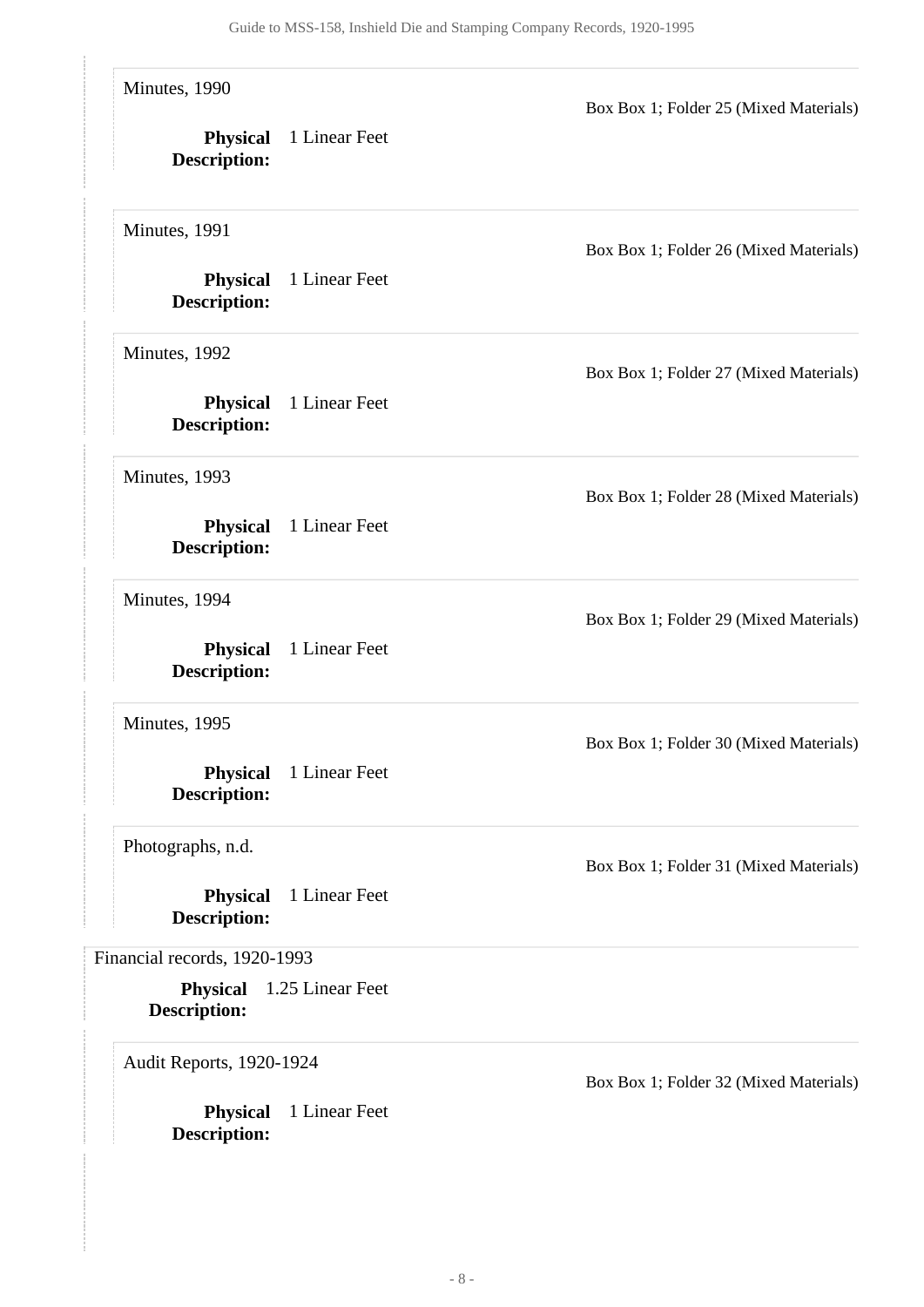Audit Reports, 1932-1933

**Physical** 1 Linear Feet **Description:**

Audit Reports, 1939-1944

**Physical** 1 Linear Feet **Description:**

Audit Reports, 1947-1952

**Physical** 1 Linear Feet **Description:**

Audit Reports, 1953-1959

**Physical** 1 Linear Feet **Description:**

Audit Reports, 1960-1966

**Physical** 1 Linear Feet **Description:**

Audit Reports, 1967-1972

**Physical** 1 Linear Feet **Description:**

Audit Reports, 1973-1977

**Physical** 1 Linear Feet **Description:**

Audit Reports, 1978-1981

**Physical** 1 Linear Feet **Description:**

Audit Reports, 1982-1987

**Physical** 1 Linear Feet **Description:**

Box Box 1; Folder 34 (Mixed Materials)

Box Box 1; Folder 33 (Mixed Materials)

Box Box 1; Folder 35 (Mixed Materials)

Box Box 1; Folder 36 (Mixed Materials)

Box Box 2; Folder 1 (Mixed Materials)

Box Box 2; Folder 2 (Mixed Materials)

Box Box 2; Folder 3 (Mixed Materials)

Box Box 2; Folder 4 (Mixed Materials)

Box Box 2; Folder 5 (Mixed Materials)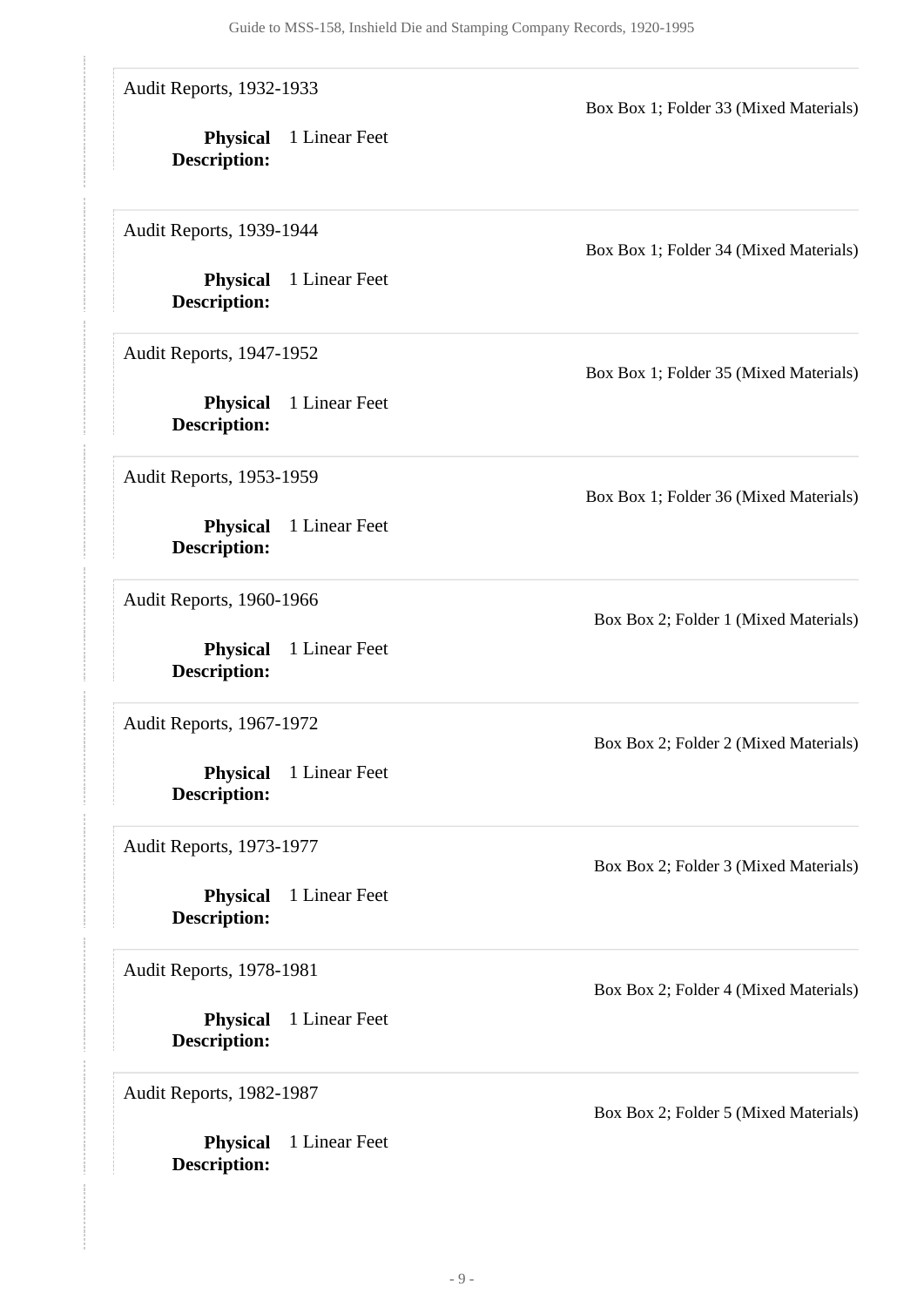Audit Reports, 1987-1993

**Physical** 1 Linear Feet **Description:**

Bank Book, 1920

**Physical** 1 Linear Feet **Description:**

Bank Books, 1924-1953

**Physical** 1 Linear Feet **Description:**

Statement of Title, n.d.

**Physical** 1 Linear Feet **Description:**

Weekly Time Records, 1930-1936

**Physical** 1 Linear Feet **Description:**

Weekly Time Records, 1936-1940

**Physical** 1 Linear Feet **Description:**

Sale and Purchase of Assets, n.d.

**Physical** 1 Linear Feet **Description:**

Stock Certificates, 1923-1966

**Physical** 1 Linear Feet **Description:**

Stock Certificates, 1966-1992

**Physical** 1 Linear Feet **Description:**

Box Box 2; Folder 7 (Mixed Materials)

Box Box 2; Folder 6 (Mixed Materials)

Box Box 2; Folder 8 (Mixed Materials)

Box Box 2; Folder 9 (Mixed Materials)

Box Box 2; Folder 10 (Mixed Materials)

Box Box 2; Folder 11 (Mixed Materials)

Box Box 3; Folder 1 (Mixed Materials)

Box Box 3; Folder 2 (Mixed Materials)

Box Box 3; Folder 3 (Mixed Materials)